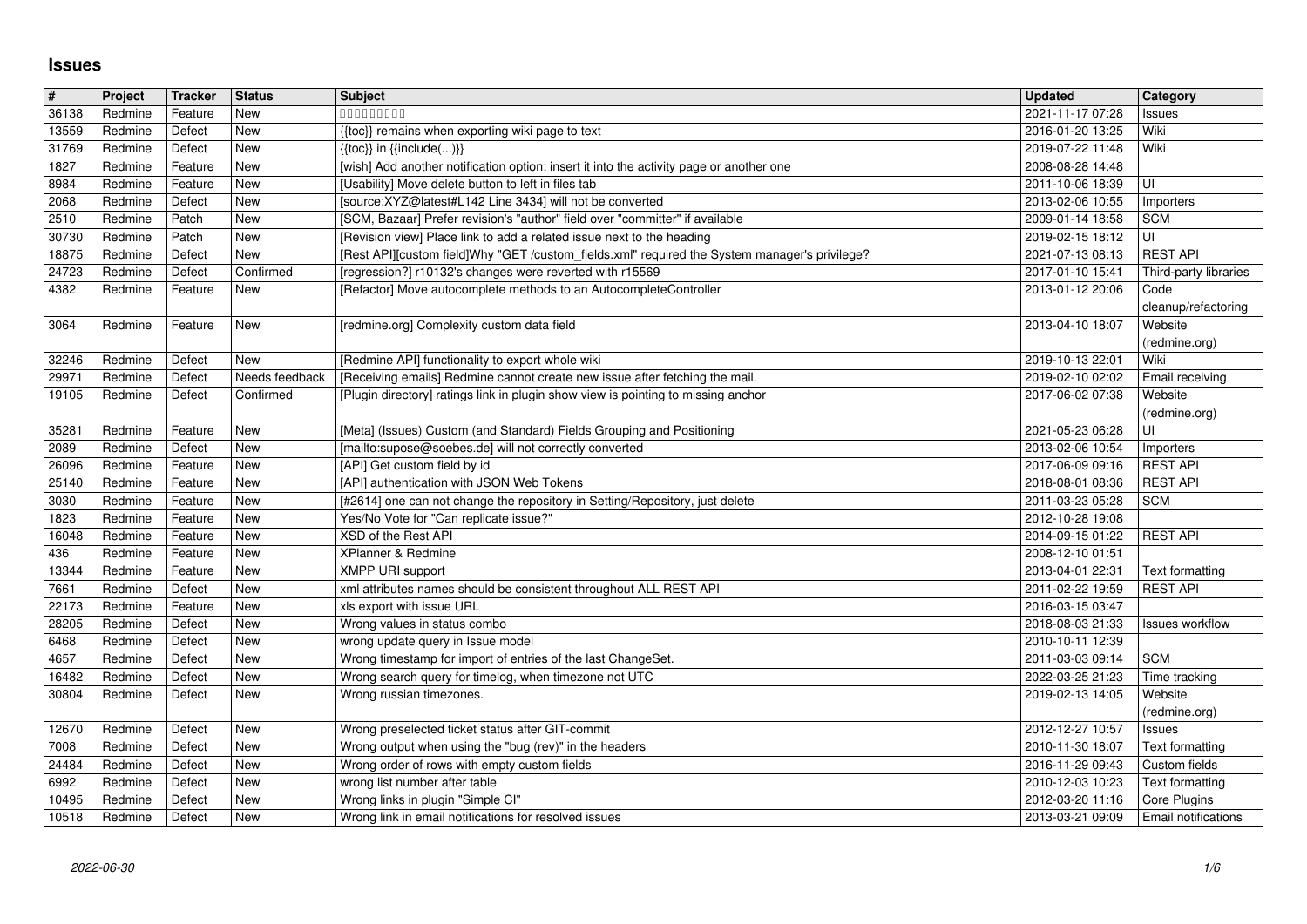|                | Project            | Tracker            | <b>Status</b>         | <b>Subject</b>                                                                                                                                    | <b>Updated</b>                       | Category                                  |
|----------------|--------------------|--------------------|-----------------------|---------------------------------------------------------------------------------------------------------------------------------------------------|--------------------------------------|-------------------------------------------|
| 36897<br>14357 | Redmine<br>Redmine | Patch<br>Defect    | New<br>New            | Wrong formatting of date in Time Entries<br>Wrong encoding for Bazaar repository                                                                  | 2022-06-14 11:33<br>2013-06-28 15:32 | Time tracking<br><b>SCM</b>               |
| 16076          | Redmine            | Defect             | Needs feedback        | Wrong custom fields are displayed / weird behavior when selecting different projects on issue edit form                                           | 2014-02-25 08:53                     | Custom fields                             |
| 26778          | Redmine            | Defect             | New                   | Wrong CSS class for themes if its name includes "_" or ""                                                                                         | 2017-09-17 18:38                     | Themes                                    |
| 3993<br>33845  | Redmine<br>Redmine | Defect<br>Defect   | New<br>Confirmed      | Wrong connection settings broke migration from trac<br>Wrong character encoding in git diffs with UTF-8 Cyrillic letters                          | 2011-03-24 10:46<br>2020-09-06 06:26 | Importers<br><b>SCM</b>                   |
| 18792          | Redmine            | Defect             | New                   | wrong bar length in PDF gantt chart                                                                                                               | 2015-01-09 15:54                     | Gantt                                     |
| 3269           | Redmine            | Feature            | New                   | Writing a single batch file for all rake tasks                                                                                                    | 2009-05-14 00:15                     |                                           |
| 10016<br>4829  | Redmine<br>Redmine | Feature<br>Feature | New<br>New            | Write email contents to text file instead of using smtp server<br>Write an installer                                                              | 2012-01-17 16:47<br>2010-02-13 05:31 | Email notifications                       |
| 5640           | Redmine            | Feature            | New                   | Write access to the repository. Or the link between the repository and the other sections.                                                        | 2011-03-29 12:55                     |                                           |
| 17153<br>28078 | Redmine            | Feature            | Needs feedback<br>New | Working Multiples svn in project and svn advanced integration don't allow to connect to other repo with the users                                 | 2014-06-30 08:34                     | <b>SCM</b>                                |
| 2957           | Redmine<br>Redmine | Defect<br>Feature  | New                   | Workflows inconsistencies when removing "add/edit issue" permission to a role which already has a workflow defined<br>Workflow/Quality Management | 2018-01-25 18:14<br>2013-03-18 12:44 | Issues                                    |
| 17125          | Redmine            | Defect             | New                   | workflow's status-transitions' header-column & header-row pan & scroll out of view when numerous issue-statuses                                   | 2014-06-07 21:16                     | Administration                            |
| 2938<br>21231  | Redmine<br>Redmine | Feature<br>Defect  | New<br>Needs feedback | Workflow summary filtered by tracker, showing all roles depending on statuses<br>Workflow setup issues                                            | 2013-05-08 17:43<br>2015-12-13 08:24 | Issues workflow<br>Administration         |
| 13545          | Redmine            | Patch              | Needs feedback        | Workflow permissions are broken if user has multiple roles in project                                                                             | 2013-03-25 22:42                     | Issues workflow                           |
| 10118          | Redmine            | Feature            | New                   | Workflow needs assignee roles allowed                                                                                                             | 2012-02-01 09:14                     | Permissions and                           |
| 26619          | Redmine            | Defect             | New                   | Workflow field permissions does not work with several different roles                                                                             | 2018-06-29 14:03                     | roles<br>Permissions and                  |
|                |                    |                    |                       |                                                                                                                                                   |                                      | roles                                     |
| 15782          | Redmine            | Feature            | New                   | Workflow Field Permissions - Status-Based Field Visibility                                                                                        | 2014-09-09 13:00                     | Custom fields                             |
| 559<br>15318   | Redmine<br>Redmine | Feature<br>Feature | New<br>New            | <b>Workflow Enhancements</b><br><b>Workflow Configuration</b>                                                                                     | 2020-11-11 10:50<br>2013-12-27 10:20 | <b>Issues workflow</b><br>Issues workflow |
| 18830          | Redmine            | Defect             | New                   | Workflow always "current state" not working                                                                                                       | 2015-01-14 04:21                     | <b>Issues workflow</b>                    |
| 14508<br>1130  | Redmine<br>Redmine | Feature<br>Feature | New<br>New            | Workflow administration screen - loss of overview when working with many statuses<br>Work Breakdown Structure / EVM                               | 2021-07-19 04:41<br>2010-12-05 00:25 | Issues workflow<br>Projects               |
| 13147          | Redmine            | Feature            | New                   | worflow enhancement: overleap status if allowed                                                                                                   | 2013-02-17 09:14                     | Issues workflow                           |
| 9545           | Redmine            | Feature            | New                   | Windows Integrated Authentication                                                                                                                 | 2011-11-09 19:30                     | Accounts /                                |
| 18825          | Redmine            | Defect             | New                   | WikiPage object miss included pages attachments                                                                                                   | 2015-01-13 14:39                     | authentication<br>Wiki                    |
| 617            | Redmine            | Feature            | Reopened              | wiki: thoughts of WYSIWYG                                                                                                                         | 2013-12-03 10:47                     | <b>Plugin Request</b>                     |
| 480            | Redmine            | Feature            | New                   | Wiki: Support categories tagging and autolisting                                                                                                  | 2012-12-05 03:02                     | Wiki                                      |
| 4058<br>21785  | Redmine<br>Redmine | Feature<br>Feature | New<br>New            | Wiki: Referencing to issue contents, status, priority, category, etc.<br>Wiki: macro Panel                                                        | 2013-03-25 03:39<br>2019-03-07 07:10 | Text formatting<br>Text formatting        |
| 4062           | Redmine            | Feature            | New                   | Wiki: Feature request:Auto-replace text with another user-defined                                                                                 | 2012-07-06 21:02                     | Wiki                                      |
| 3749           | Redmine            | Patch              | New                   | Wiki. TOC. The standardised anchors and admissible "fragment" part of URI.                                                                        | 2009-08-18 01:10                     | Wiki                                      |
| 23616<br>12051 | Redmine<br>Redmine | Feature<br>Feature | New<br>New            | wiki-attached image inline in issue<br>Wiki variables                                                                                             | 2021-11-01 01:37<br>2012-10-12 23:13 | Text formatting<br>Wiki                   |
| 17511          | Redmine            | Defect             | New                   | Wiki URL 404 when using markdown                                                                                                                  | 2014-08-24 00:04                     | Wiki                                      |
| 7780<br>10406  | Redmine<br>Redmine | Defect<br>Feature  | New<br>New            | wiki updates do not send email notification<br>Wiki tree bulk edit                                                                                | 2011-03-23 07:41<br>2012-03-08 17:35 | <b>Email notifications</b><br>Wiki        |
|                |                    |                    |                       |                                                                                                                                                   |                                      |                                           |
|                |                    |                    |                       |                                                                                                                                                   |                                      |                                           |
|                |                    |                    |                       |                                                                                                                                                   |                                      |                                           |
|                |                    |                    |                       |                                                                                                                                                   |                                      |                                           |
|                |                    |                    |                       |                                                                                                                                                   |                                      |                                           |
|                |                    |                    |                       |                                                                                                                                                   |                                      |                                           |
|                |                    |                    |                       |                                                                                                                                                   |                                      |                                           |
|                |                    |                    |                       |                                                                                                                                                   |                                      |                                           |
|                |                    |                    |                       |                                                                                                                                                   |                                      |                                           |
|                |                    |                    |                       |                                                                                                                                                   |                                      |                                           |
|                |                    |                    |                       |                                                                                                                                                   |                                      |                                           |
|                |                    |                    |                       |                                                                                                                                                   |                                      |                                           |
|                |                    |                    |                       |                                                                                                                                                   |                                      |                                           |
|                |                    |                    |                       |                                                                                                                                                   |                                      |                                           |
|                |                    |                    |                       |                                                                                                                                                   |                                      |                                           |
|                |                    |                    |                       |                                                                                                                                                   |                                      |                                           |
|                |                    |                    |                       |                                                                                                                                                   |                                      |                                           |
|                |                    |                    |                       |                                                                                                                                                   |                                      |                                           |
|                |                    |                    |                       |                                                                                                                                                   |                                      |                                           |
|                |                    |                    |                       |                                                                                                                                                   |                                      |                                           |
|                |                    |                    |                       |                                                                                                                                                   |                                      |                                           |
|                |                    |                    |                       |                                                                                                                                                   |                                      |                                           |
|                |                    |                    |                       |                                                                                                                                                   |                                      |                                           |
|                |                    |                    |                       |                                                                                                                                                   |                                      |                                           |
|                |                    |                    |                       |                                                                                                                                                   |                                      |                                           |
|                |                    |                    |                       |                                                                                                                                                   |                                      |                                           |
|                |                    |                    |                       |                                                                                                                                                   |                                      |                                           |
|                |                    |                    |                       |                                                                                                                                                   |                                      |                                           |
|                |                    |                    |                       |                                                                                                                                                   |                                      |                                           |
|                |                    |                    |                       |                                                                                                                                                   |                                      |                                           |
|                |                    |                    |                       |                                                                                                                                                   |                                      |                                           |
|                |                    |                    |                       |                                                                                                                                                   |                                      |                                           |
|                |                    |                    |                       |                                                                                                                                                   |                                      |                                           |
|                |                    |                    |                       |                                                                                                                                                   |                                      |                                           |
|                |                    |                    |                       |                                                                                                                                                   |                                      |                                           |
|                |                    |                    |                       |                                                                                                                                                   |                                      |                                           |
|                |                    |                    |                       |                                                                                                                                                   |                                      |                                           |
|                |                    |                    |                       |                                                                                                                                                   |                                      |                                           |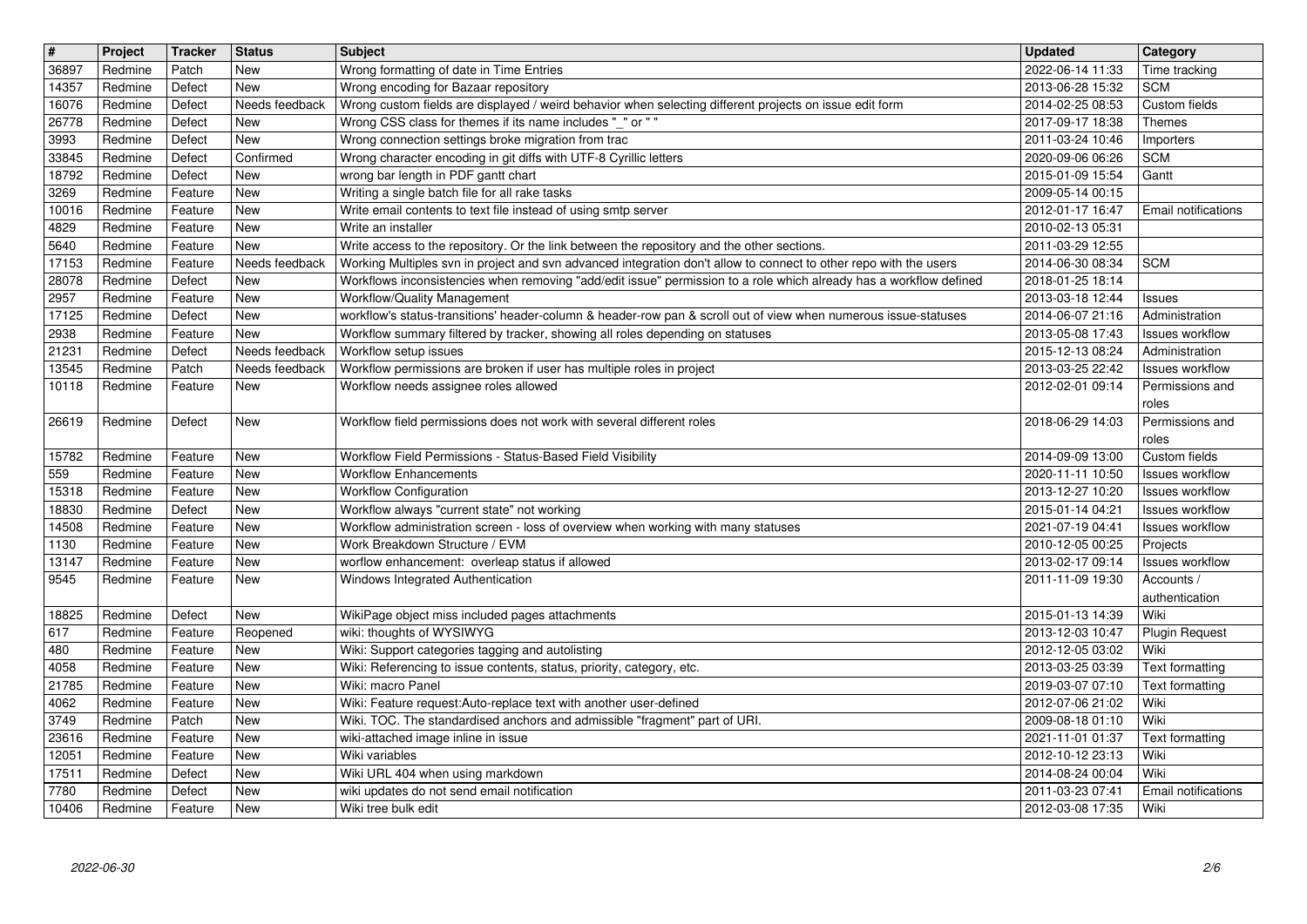| $\overline{\mathbf{t}}$ | Project            | Tracker            | <b>Status</b>     | Subject                                                                                                                      | <b>Updated</b>                       | Category                           |
|-------------------------|--------------------|--------------------|-------------------|------------------------------------------------------------------------------------------------------------------------------|--------------------------------------|------------------------------------|
| $\sqrt{470}$            | Redmine            | Feature            | New               | Wiki to Documentation publishing                                                                                             | 2010-04-28 14:00                     |                                    |
| 13710<br>2674           | Redmine<br>Redmine | Defect<br>Feature  | <b>New</b><br>New | Wiki text does not highlight subversion revisions that refer to non-main repositories<br>wiki templates                      | 2013-04-09 00:44<br>2021-08-25 16:01 | <b>SCM</b><br>Wiki                 |
| 6989                    | Redmine            | Feature            | New               | Wiki template for version wiki pages                                                                                         | 2010-11-26 17:21                     | Wiki                               |
| 2069                    | Redmine            | Feature            | New               | Wiki syntax to link to files in the files-module                                                                             | 2017-09-17 02:07                     | Text formatting                    |
| 3027                    | Redmine            | Defect             | <b>New</b>        | Wiki start page shouldn't be capitalized automatically                                                                       | 2013-02-06 10:34                     | Wiki                               |
| 1075<br>32381           | Redmine<br>Redmine | Feature<br>Patch   | <b>New</b><br>New | Wiki shared across sub-projects<br>Wiki preview : manage dynamic content                                                     | 2011-03-15 22:53<br>2019-10-31 18:04 | Wiki<br>Wiki                       |
| 9971                    | Redmine            | Feature            | <b>New</b>        | wiki permission - delete only own attachment                                                                                 | 2012-01-11 05:22                     | Permissions and                    |
|                         |                    |                    |                   |                                                                                                                              |                                      | roles                              |
| 26034<br>11978          | Redmine<br>Redmine | Defect<br>Feature  | <b>New</b><br>New | Wiki PDF generated files displayed but not printable on Mac<br>Wiki pages for groups or wiki pages section with separate ACL | 2017-05-24 17:55<br>2012-09-28 03:03 | PDF export<br>Wiki                 |
| 29048                   | Redmine            | Feature            | New               | Wiki page permission level                                                                                                   | 2018-06-22 17:19                     | Wiki                               |
| 12963                   | Redmine            | Feature            | New               | Wiki Page Hooks                                                                                                              | 2021-06-12 10:26                     | Hook requests                      |
| 10407                   | Redmine            | Feature            | <b>New</b>        | Wiki page has a tree weight                                                                                                  | 2012-03-08 17:11                     | Wiki                               |
| 17598<br>16323          | Redmine<br>Redmine | Defect<br>Feature  | New<br>New        | Wiki page for installation instructions is incomplete<br>Wiki Page Export as md file.                                        | 2014-08-29 10:27<br>2014-03-12 07:53 | Documentation<br>Wiki              |
| 3274                    | Redmine            | Patch              | New               | Wiki Page Categories                                                                                                         | 2010-10-25 17:02                     | Wiki                               |
| 9315                    | Redmine            | Feature            | New               | Wiki Page as MS OneNote                                                                                                      | 2011-09-24 16:56                     | Wiki                               |
| 18055                   | Redmine            | Defect             | <b>New</b>        | Wiki page "HowTo Configure Fail2ban For Redmine" contains incomplete/misleading instructions                                 | 2016-04-22 03:06                     | Documentation                      |
| 2195<br>9733            | Redmine<br>Redmine | Patch<br>Feature   | <b>New</b><br>New | wiki marco to link to files<br>WIKI macro to insert database query result as wiki table                                      | 2008-11-15 17:37<br>2011-12-13 10:47 | Attachments<br>Wiki                |
| 12875                   | Redmine            | Feature            | New               | Wiki links to Overview/Activity/Roadmap/Issues/Documents/Files/News/Forums/etc of a particular project                       | 2013-01-20 21:34                     | Wiki                               |
| 3982                    | Redmine            | Feature            | New               | Wiki links should be connverted to URLs in plain text emails                                                                 | 2011-11-19 14:48                     | Email notifications                |
| 705                     | Redmine            | Feature            | New               | Wiki links on field names                                                                                                    | 2013-03-18 21:04                     | UI                                 |
| 12506<br>4372           | Redmine<br>Redmine | Defect<br>Feature  | New<br>New        | Wiki links incomplete in generated mail<br>Wiki include macro: Include specific revision                                     | 2015-04-24 22:29<br>2015-10-23 15:20 | Email notifications<br>Wiki        |
| 3547                    | Redmine            | Feature            | New               | Wiki include macro: add ability to include single section                                                                    | 2019-02-12 11:06                     | Wiki                               |
| 26303                   | Redmine            | Feature            | New               | Wiki include macro: add icons for editing and viewing an included wiki page                                                  | 2017-06-29 13:54                     | Wiki                               |
| 23103                   | Redmine            | Defect             | New<br><b>New</b> | Wiki in Markdown syntax mode improperly renders successive headers.                                                          | 2016-07-12 17:00                     | Text formatting<br><b>REST API</b> |
| 22332<br>20356          | Redmine<br>Redmine | Feature<br>Defect  | <b>New</b>        | wiki id & parent_id in GET on api<br>Wiki gets destroyed after rename                                                        | 2018-04-01 13:30<br>2015-09-07 08:23 | Wiki                               |
| 8623                    | Redmine            | Defect             | <b>New</b>        | <b>Wiki Formatting Issue</b>                                                                                                 | 2011-06-16 19:12                     | Text formatting                    |
| 4544                    | Redmine            | Defect             | <b>New</b>        | Wiki exported HTML has different CSS formatting to the original                                                              | 2016-03-31 12:03                     | Wiki                               |
| 16324<br>14115          | Redmine<br>Redmine | Feature<br>Feature | New<br>New        | Wiki export as docx file.<br>Wiki enhancements: parent page and ajax                                                         | 2016-05-31 10:53<br>2014-04-24 14:19 | Wiki<br>Wiki                       |
| 16036                   | Redmine            | Defect             | <b>New</b>        | wiki edit pencil links are sometimes missing, throwing off the other pencil edit links                                       | 2017-06-08 22:19                     | Wiki                               |
| 5402                    | Redmine            | Feature            | New               | Wiki diff: line by line instead of word by word                                                                              | 2011-01-05 23:58                     | Wiki                               |
| 2698                    | Redmine            | Feature            | New               | Wiki Auto-Save currently editing page                                                                                        | 2015-01-14 09:50                     | Wiki                               |
| 4032<br>15110           | Redmine<br>Redmine | Feature<br>Defect  | New<br>New        | Wiki attachment history<br>Wiki annotate is showing wrong versions in which lines were last changed                          | 2009-10-15 09:42<br>2015-07-04 05:04 | Wiki<br>Website                    |
|                         |                    |                    |                   |                                                                                                                              |                                      | (redmine.org)                      |
| 14412                   | Redmine            | Defect             | New               | Wiki > Textile text with hidden part not correctly exported to pdf                                                           | 2013-07-21 12:33                     | PDF export                         |
|                         |                    |                    |                   |                                                                                                                              |                                      |                                    |
|                         |                    |                    |                   |                                                                                                                              |                                      |                                    |
|                         |                    |                    |                   |                                                                                                                              |                                      |                                    |
|                         |                    |                    |                   |                                                                                                                              |                                      |                                    |
|                         |                    |                    |                   |                                                                                                                              |                                      |                                    |
|                         |                    |                    |                   |                                                                                                                              |                                      |                                    |
|                         |                    |                    |                   |                                                                                                                              |                                      |                                    |
|                         |                    |                    |                   |                                                                                                                              |                                      |                                    |
|                         |                    |                    |                   |                                                                                                                              |                                      |                                    |
|                         |                    |                    |                   |                                                                                                                              |                                      |                                    |
|                         |                    |                    |                   |                                                                                                                              |                                      |                                    |
|                         |                    |                    |                   |                                                                                                                              |                                      |                                    |
|                         |                    |                    |                   |                                                                                                                              |                                      |                                    |
|                         |                    |                    |                   |                                                                                                                              |                                      |                                    |
|                         |                    |                    |                   |                                                                                                                              |                                      |                                    |
|                         |                    |                    |                   |                                                                                                                              |                                      |                                    |
|                         |                    |                    |                   |                                                                                                                              |                                      |                                    |
|                         |                    |                    |                   |                                                                                                                              |                                      |                                    |
|                         |                    |                    |                   |                                                                                                                              |                                      |                                    |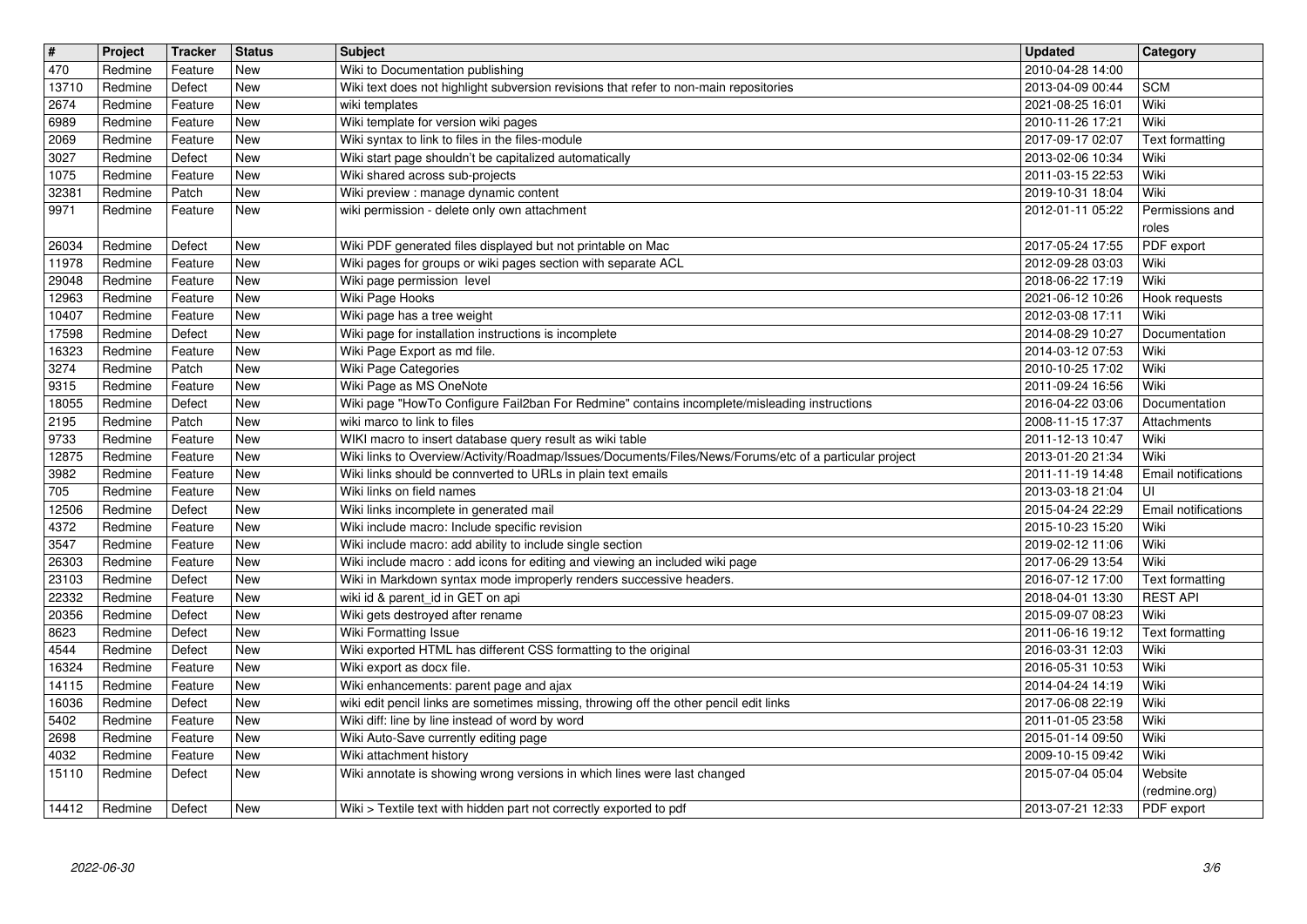| $\overline{\mathbf{H}}$ | Project            | Tracker            | <b>Status</b>         | <b>Subject</b>                                                                                                                                                                                                              | <b>Updated</b>                       | <b>Category</b>                   |
|-------------------------|--------------------|--------------------|-----------------------|-----------------------------------------------------------------------------------------------------------------------------------------------------------------------------------------------------------------------------|--------------------------------------|-----------------------------------|
| 9482                    | Redmine            | Feature            | New                   | Wiki - minor change without notification                                                                                                                                                                                    | 2012-03-08 16:48                     | Wiki                              |
| 3205<br>22171           | Redmine<br>Redmine | Feature<br>Defect  | New<br>New            | Wiki "Blocks"<br>Wide tables intersect with the right panel                                                                                                                                                                 | 2009-04-20 12:20<br>2016-04-03 17:02 | Wiki<br>UI                        |
| 18422                   | Redmine            | Feature            | New                   | Why three "my page" type of pages?                                                                                                                                                                                          | 2016-08-12 10:14                     | My page                           |
| 833                     | Redmine            | Feature            | New                   | Who's online                                                                                                                                                                                                                | 2016-10-23 20:42                     | Accounts /                        |
|                         |                    |                    |                       |                                                                                                                                                                                                                             |                                      | authentication                    |
| 11658<br>35320          | Redmine<br>Redmine | Defect<br>Defect   | New<br>New            | while updating status of issue some part of subject is changing to special symbols and numbers<br>When viewing spent time report the Activity, Issue Id and Subject are combined into a single column Issue yet there is no | 2012-08-27 12:16<br>2021-05-27 18:02 | Issues<br>Issues filter           |
|                         |                    |                    |                       | option for filtering on subject.                                                                                                                                                                                            |                                      |                                   |
| 29684                   | Redmine            | Defect             | New                   | when using export issues to csv format, notes fields contain html flags, making text quite hard to read / use                                                                                                               | 2018-09-27 10:24                     | Files                             |
| 32414                   | Redmine            | Feature            | New                   | When user add\change the password, provide a visual password strength checker                                                                                                                                               | 2019-11-05 11:42                     | Accounts /<br>authentication      |
| 13288                   | Redmine            | Defect             | New                   | when use cvs, in revision page, have invalid link.                                                                                                                                                                          | 2013-02-26 09:12                     | <b>SCM</b>                        |
| 14571                   | Redmine            | Defect             | New                   | When updating an issue, start and end date are invalid                                                                                                                                                                      | 2013-07-30 12:48                     | Issues                            |
| 11942<br>4948           | Redmine<br>Redmine | Defect<br>Feature  | New<br>New            | When tracker field and other required fields are read-only, the user can get 'stuck' when creating a new issue<br>When on the versions page, there should be a way to add or edit multiple versions at the same time.       | 2012-09-25 23:45<br>2011-09-17 13:07 | <b>Issues</b><br>Project settings |
| 13759                   | Redmine            | Defect             | New                   | When moving from one tracker to another, with different fields, data is lost.                                                                                                                                               | 2013-04-12 23:30                     | Issues                            |
| 22885<br>17520          | Redmine<br>Redmine | Defect<br>Defect   | New<br>New            | When I register a task linking a "Parent task", the system gets too slow<br>When I edit a saved Query I lose my project focus                                                                                               | 2016-05-24 22:10<br>2014-08-19 05:55 | Performance                       |
| 11315                   | Redmine            | Defect             | Needs feedback        | When I copy a project it does not copy the issues custom fields' values                                                                                                                                                     | 2017-02-22 21:37                     | Custom fields                     |
| 24442                   | Redmine            | Defect             | New                   | When exporting Wiki to PDF, monospaced fonts are not rendered correctly in PDF                                                                                                                                              | 2016-11-24 08:36                     | PDF export                        |
| 28171<br>1410           | Redmine<br>Redmine | Defect<br>Feature  | Needs feedback<br>New | When exporting to PDF from the issue navigator (several issues) textile is not exported correctly<br>When downloading a file from the repository : don't fill the memory with bytes                                         | 2018-02-11 16:30<br>2014-07-23 12:29 | PDF export<br><b>SCM</b>          |
| 27622                   | Redmine            | Defect             | New                   | When disabling notes for a role, file upload disapperas too at issue update                                                                                                                                                 | 2017-12-10 04:54                     | <b>Issues</b>                     |
| 27212                   | Redmine            | Patch              | <b>New</b>            | When deleting the projects category, its name should be represented in the confirmation dialog.                                                                                                                             | 2017-10-17 13:28                     | Project settings                  |
| 37276<br>34306          | Redmine<br>Redmine | Defect<br>Defect   | Needs feedback<br>New | When creating a new version - get "Status is not included in the list"<br>When creating a custom query with role level security you can deselect your own role (making the query inaccessible)                              | 2022-06-23 16:58<br>2020-11-25 08:31 | Roadmap<br>Issues list            |
| 33486                   | Redmine            | Feature            | New                   | When copying the task, I want to reflect the version change of the main task in the version of the subtask                                                                                                                  | 2020-06-02 15:09                     |                                   |
| 17068                   | Redmine            | Defect             | New                   | When copying subtasks with relations between them self's are lost                                                                                                                                                           | 2018-04-06 19:38                     | <b>Issues</b>                     |
| 3973<br>640             | Redmine<br>Redmine | Feature<br>Patch   | New<br>New            | When closing an issue with a commit, add the commit message to the issue<br>When choosing assignee, automatically switch status to Assigned                                                                                 | 2013-01-13 21:04<br>2013-04-30 10:48 | <b>SCM</b><br><b>Issues</b>       |
| 17312                   | Redmine            | Feature            | New                   | When changing the project during issue creation, the already entered content should not be lost                                                                                                                             | 2014-06-26 10:21                     | <b>Issues</b>                     |
| 4019                    | Redmine            | Feature            | New                   | when bulk editing fields don't allow override of requirement to be completed required fields                                                                                                                                | 2011-07-13 19:11                     | <b>Issues</b>                     |
| 10276<br>17801          | Redmine<br>Redmine | Feature<br>Feature | New<br>New            | When assigning an issue, add possibility to pre-select a group<br>When adding watchers to an issue, you should have the possibility to notify the watchers that they have been added to the                                 | 2012-02-19 20:20<br>2017-07-25 17:03 | Issues<br>Email notifications     |
|                         |                    |                    |                       | issue                                                                                                                                                                                                                       |                                      |                                   |
| 5337<br>32484           | Redmine<br>Redmine | Feature<br>Feature | New<br>New            | When a version is closed, put all open bugs to the next available one<br>When a group is selected in the user custom field field, Enable the same handling as the user on the issue list screen.                            | 2013-03-25 16:12<br>2019-11-18 18:35 | Roadmap                           |
| $\boxed{5564}$          | Redmine            | Feature            | New                   | When (bulk/singe) updating issues, don't show statuses not available                                                                                                                                                        | 2010-07-22 15:14                     | Issues                            |
| 33302<br>9293           | Redmine<br>Redmine | Feature            | New<br>New            | What about the editor for "%Done" be a numeric editor with a spinbox                                                                                                                                                        | 2020-04-19 13:34<br>2011-09-21 12:17 | <b>Issues</b>                     |
| 3283                    | Redmine            | Feature<br>Feature | New                   | What about HTML copying from sites to Text editor for Issues<br>Website: Install Mollom or similar spam deterrent                                                                                                           | 2014-03-16 06:41                     | Issues<br>Website                 |
|                         |                    |                    |                       |                                                                                                                                                                                                                             |                                      | (redmine.org)                     |
|                         |                    |                    |                       |                                                                                                                                                                                                                             |                                      |                                   |
|                         |                    |                    |                       |                                                                                                                                                                                                                             |                                      |                                   |
|                         |                    |                    |                       |                                                                                                                                                                                                                             |                                      |                                   |
|                         |                    |                    |                       |                                                                                                                                                                                                                             |                                      |                                   |
|                         |                    |                    |                       |                                                                                                                                                                                                                             |                                      |                                   |
|                         |                    |                    |                       |                                                                                                                                                                                                                             |                                      |                                   |
|                         |                    |                    |                       |                                                                                                                                                                                                                             |                                      |                                   |
|                         |                    |                    |                       |                                                                                                                                                                                                                             |                                      |                                   |
|                         |                    |                    |                       |                                                                                                                                                                                                                             |                                      |                                   |
|                         |                    |                    |                       |                                                                                                                                                                                                                             |                                      |                                   |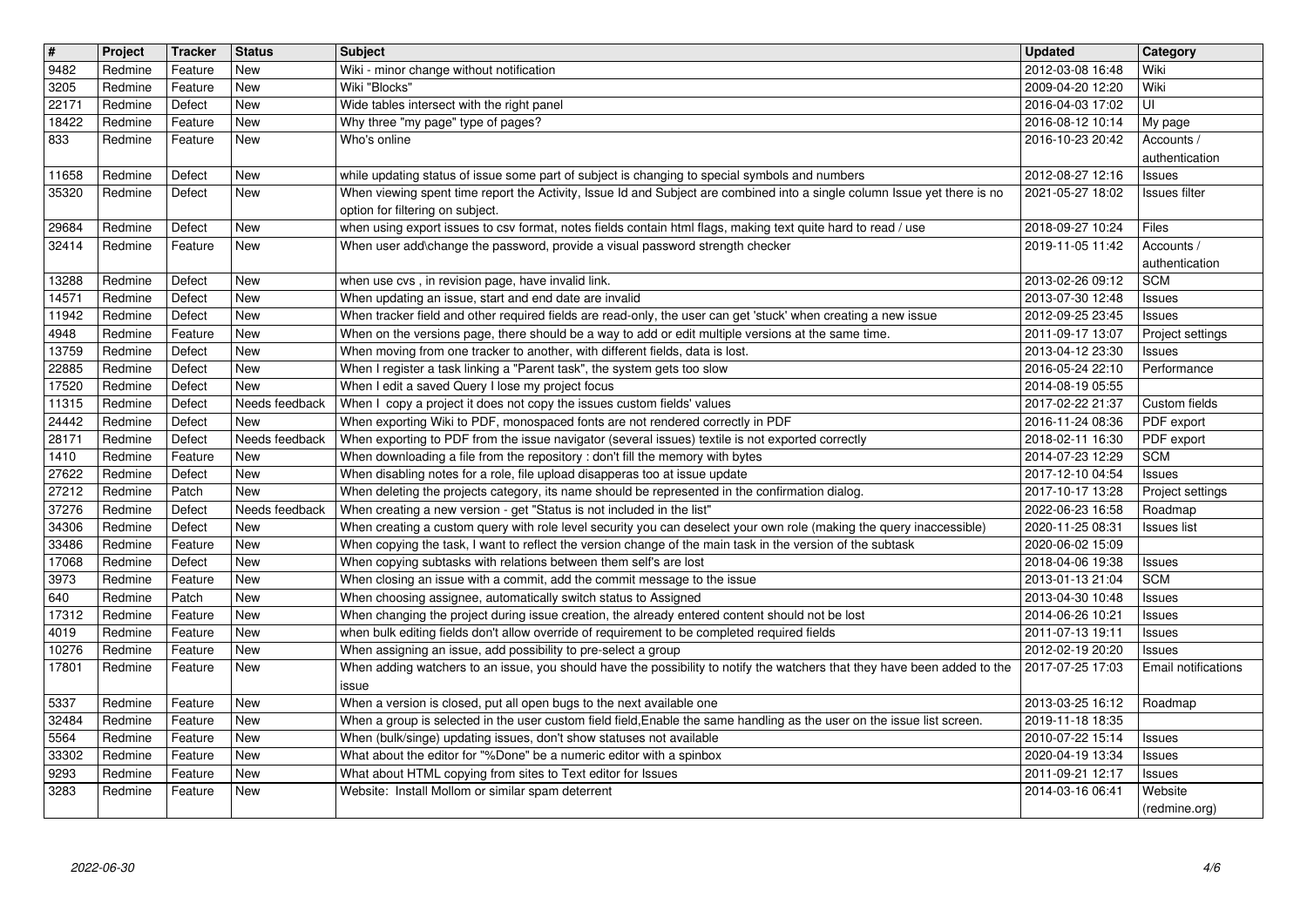| $\sqrt{\frac{4}{15}}$ | Project            | <b>Tracker</b>     | Status                | Subject                                                                                                                                                            | <b>Updated</b>                       | <b>Category</b>                  |
|-----------------------|--------------------|--------------------|-----------------------|--------------------------------------------------------------------------------------------------------------------------------------------------------------------|--------------------------------------|----------------------------------|
| 29664                 | Redmine            | Feature            | New                   | Webhook triggers in Redmine                                                                                                                                        | 2022-04-08 10:31                     |                                  |
| 16084<br>3671         | Redmine<br>Redmine | Feature<br>Feature | New<br>New            | We would like to order the appearance of custom field<br>We want smileys in text formatting!:))                                                                    | 2016-03-30 13:28<br>2018-09-17 15:46 | Custom fields<br>Text formatting |
| 16877                 | Redmine            | Feature            | New                   | Way to filter tasks in project by milestones from child projects                                                                                                   | 2014-05-13 21:43                     | Roadmap                          |
| 35192                 | Redmine            | Defect             | New                   | Watchers pop up window appears after a long time                                                                                                                   | 2022-04-29 09:32                     | Issues                           |
| 9500                  | Redmine            | Defect             | <b>New</b>            | Watchers list before and after creation issue                                                                                                                      | 2013-02-07 14:49                     | Issues                           |
| 9466<br>32608         | Redmine<br>Redmine | Defect<br>Defect   | New<br>Needs feedback | Watchers list appers very slow on issue page after upgrade from 1.0.1 to 1.2.1<br>Watchers Invalid error when copying issue between project while users are member | 2011-10-24 19:33<br>2019-12-12 08:37 | Issues<br>Issues                 |
| 10121                 | Redmine            | Feature            | <b>New</b>            | Watchers - Add Group / Role                                                                                                                                        | 2021-01-07 13:15                     |                                  |
| 16058                 | Redmine            | Defect             | Needs feedback        | Watcher is not getting email notification when an issue has been updated                                                                                           | 2019-09-26 11:46                     | Email notifications              |
| 28552                 | Redmine            | Feature            | New                   | Watcher can't see issue when it assign to user from another group                                                                                                  | 2018-04-13 09:21                     | Groups                           |
| 3235                  | Redmine            | Feature            | New                   | Watched topics on My page                                                                                                                                          | 2018-07-03 12:22                     | My page                          |
| 18618<br>5190         | Redmine<br>Redmine | Feature<br>Feature | New<br>New            | watch users by managers<br>Watch the File area                                                                                                                     | 2015-04-14 19:24<br>2017-05-21 19:24 | Files                            |
| 11632                 | Redmine            | Feature            | <b>New</b>            | Watch Roadmap                                                                                                                                                      | 2012-08-14 15:18                     | Roadmap                          |
| 16115                 | Redmine            | Feature            | New                   | Watch REST API (Differ Watcher)                                                                                                                                    | 2014-02-18 04:17                     | <b>REST API</b>                  |
| 11442                 | Redmine            | Feature            | New                   | Watch changes on folders or files                                                                                                                                  | 2012-07-18 23:35                     |                                  |
| 4558<br>2675          | Redmine<br>Redmine | Feature<br>Feature | New<br>New            | watch categories and users<br>Watch - add a personal comment                                                                                                       | 2010-01-12 22:31<br>2009-02-05 09:25 |                                  |
| 15736                 | Redmine            | Defect             | New                   | WARNING: making https request to https://  without verifying server certificate; no CA path was specified.                                                         | 2013-12-18 21:27                     | Security                         |
| 24151                 | Redmine            | Feature            | <b>New</b>            | Warning when comments go nowhere                                                                                                                                   | 2016-10-28 10:48                     | Email notifications              |
| 33023                 | Redmine            | Defect             | <b>New</b>            | Warning occurs when displaying a few exceptional PDF thumbnail                                                                                                     | 2020-06-15 06:30                     | Attachments                      |
| 17588                 | Redmine            | Defect             | <b>New</b>            | Warn that the authenticity token is invalid before you get the textarea to edit issues                                                                             | 2014-07-31 17:14                     | <b>Issues</b>                    |
| 30729<br>32018        | Redmine<br>Redmine | Feature<br>Patch   | <b>New</b><br>New     | Warn or block the accidental update of inline images that are attachments.<br>Visually consolidate project selector and the popup box with the projects            | 2019-02-05 10:01<br>2019-09-04 19:16 | Attachments<br>UI                |
| 20000                 | Redmine            | Defect             | Needs feedback        | Visible to Role and Required is not shown during ticket update.                                                                                                    | 2015-08-31 01:38                     | Issues                           |
| 17500                 | Redmine            | Feature            | <b>New</b>            | Visibility/Use-ability/Creation Settings for Issue Trackers per Role per Project.                                                                                  | 2017-01-11 11:23                     | Issues permissions               |
| 240                   | Redmine            | Patch              | New                   | views/user/edit, make password fields not-autocomplete (UI fix)                                                                                                    | 2013-04-11 01:20                     | UI                               |
| 26737                 | Redmine            | Feature            | <b>New</b>            | Viewing the concurrent users in Redmine system                                                                                                                     | 2017-08-22 11:37                     | Administration                   |
| 8463<br>12657         | Redmine<br>Redmine | Feature<br>Feature | New<br>New            | View Wiki source<br>view statistic and likes                                                                                                                       | 2011-05-30 10:55<br>2017-08-30 08:12 | Wiki                             |
| 8481                  | Redmine            | Feature            | New                   | View role permissions                                                                                                                                              | 2013-01-03 17:30                     | Permissions and                  |
|                       |                    |                    |                       |                                                                                                                                                                    |                                      | roles                            |
| 11829                 | Redmine            | Feature            | <b>New</b>            | View Roadmap privilege                                                                                                                                             | 2020-08-22 09:25                     | Permissions and                  |
| 15800                 | Redmine            | Feature            | <b>New</b>            | View Issue summary status as on specific date                                                                                                                      | 2014-01-05 19:53                     | roles<br>Issues                  |
| 6795                  | Redmine            | Feature            | <b>New</b>            | View issue close date on the gantt view                                                                                                                            | 2011-11-27 00:18                     | Gantt                            |
| 9915                  | Redmine            | Feature            | New                   | View hook just after top-menu.                                                                                                                                     | 2012-02-28 16:18                     | Plugin API                       |
| $3735$                | Redmine            | Feature            | New                   | view hook for project Settings/Information page                                                                                                                    | 2013-04-07 10:15 Plugin API          |                                  |
| 16141                 | Redmine            | Feature            | <b>New</b>            | View hook for issue queries                                                                                                                                        | 2014-02-20 18:01                     | Hook requests                    |
| 6767<br>9976          | Redmine<br>Redmine | Feature<br>Feature | New<br>New            | View for issue categories similar to milestones<br>View and edit all members assigned to a role or across all groups or projects                                   | 2010-10-29 12:46<br>2013-04-11 02:22 | Issues<br>Administration         |
| 9881                  | Redmine            | Defect             | New                   | View 1st diff: Rendering common/error (404)                                                                                                                        | 2011-12-27 13:44                     |                                  |
| 2022-06-30            |                    |                    |                       |                                                                                                                                                                    |                                      |                                  |
|                       |                    |                    |                       |                                                                                                                                                                    |                                      |                                  |
|                       |                    |                    |                       |                                                                                                                                                                    |                                      |                                  |
|                       |                    |                    |                       |                                                                                                                                                                    |                                      |                                  |
|                       |                    |                    |                       |                                                                                                                                                                    |                                      |                                  |
|                       |                    |                    |                       |                                                                                                                                                                    |                                      |                                  |
|                       |                    |                    |                       |                                                                                                                                                                    |                                      |                                  |
|                       |                    |                    |                       |                                                                                                                                                                    |                                      |                                  |
|                       |                    |                    |                       |                                                                                                                                                                    |                                      |                                  |
|                       |                    |                    |                       |                                                                                                                                                                    |                                      |                                  |
|                       |                    |                    |                       |                                                                                                                                                                    |                                      |                                  |
|                       |                    |                    |                       |                                                                                                                                                                    |                                      |                                  |
|                       |                    |                    |                       |                                                                                                                                                                    |                                      |                                  |
|                       |                    |                    |                       |                                                                                                                                                                    |                                      |                                  |
|                       |                    |                    |                       |                                                                                                                                                                    |                                      |                                  |
|                       |                    |                    |                       |                                                                                                                                                                    |                                      |                                  |
|                       |                    |                    |                       |                                                                                                                                                                    |                                      |                                  |
|                       |                    |                    |                       |                                                                                                                                                                    |                                      |                                  |
|                       |                    |                    |                       |                                                                                                                                                                    |                                      |                                  |
|                       |                    |                    |                       |                                                                                                                                                                    |                                      |                                  |
|                       |                    |                    |                       |                                                                                                                                                                    |                                      |                                  |
|                       |                    |                    |                       |                                                                                                                                                                    |                                      |                                  |
|                       |                    |                    |                       |                                                                                                                                                                    |                                      |                                  |